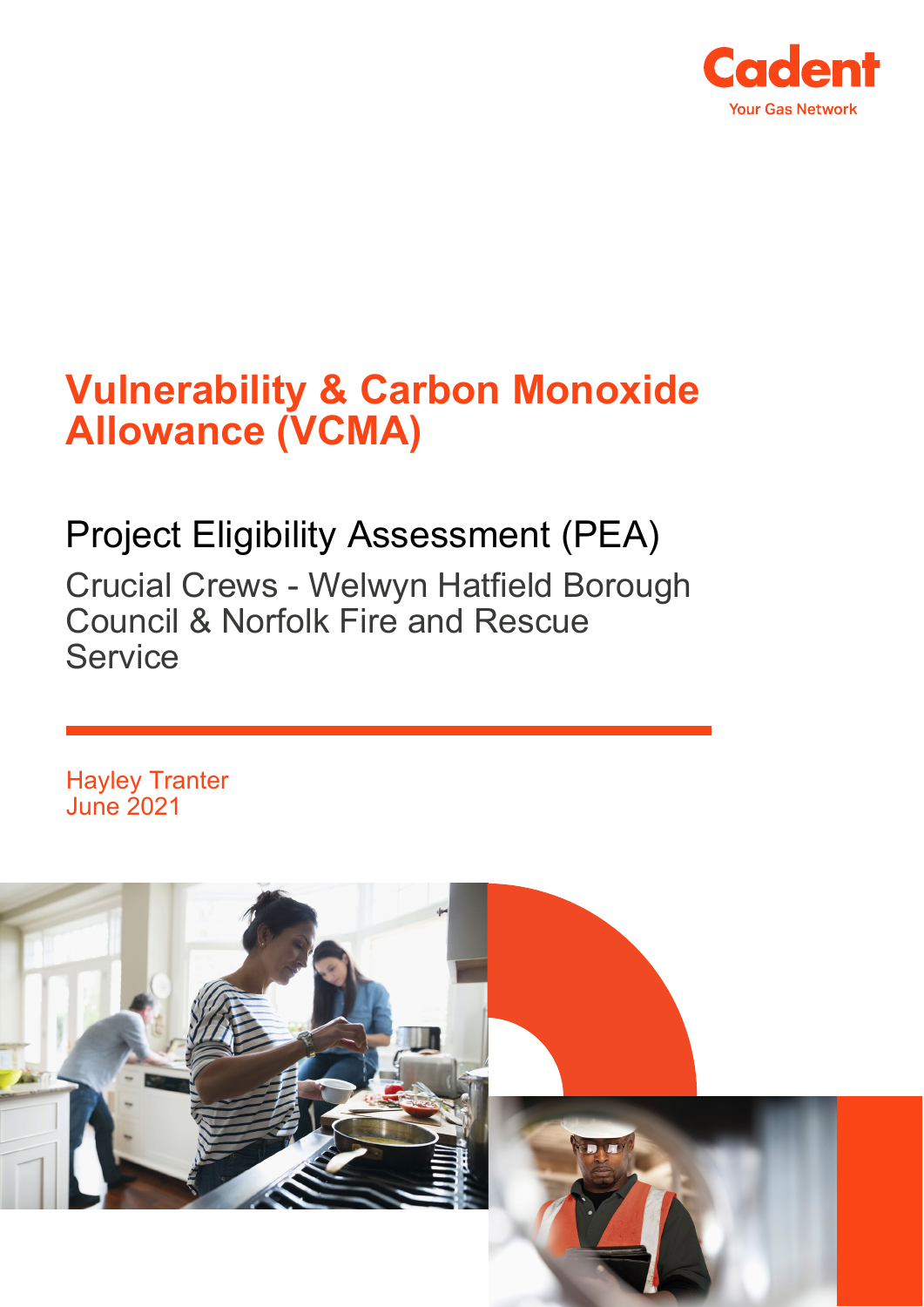

### **Gas Network Vulnerability & Carbon Monoxide Allowance (VCMA) Governance Document - Project Eligibility Criteria**

| Section 1 - Eligibility criteria for company specific projects (excluding boiler repair &<br>replacement) |                                                                                                                                                                                                              |                                                         |  |  |
|-----------------------------------------------------------------------------------------------------------|--------------------------------------------------------------------------------------------------------------------------------------------------------------------------------------------------------------|---------------------------------------------------------|--|--|
| In order to qualify as a VCMA project, a project must:                                                    |                                                                                                                                                                                                              |                                                         |  |  |
| <b>VCMA Eligibility Criteria</b><br><b>Criteria Satisfied (Yes/No)</b>                                    |                                                                                                                                                                                                              |                                                         |  |  |
|                                                                                                           | a) Have a positive Social Return on Investment (SROI),<br>including the potential to have a Net Benefit to the customers<br>on the funding GDN's network(s);                                                 | <b>Yes</b>                                              |  |  |
|                                                                                                           | b) Either:<br>Provide a direct Net Benefit to consumers in<br>Ĺ.<br>vulnerable situations, or<br>Provide awareness on the dangers of CO, or<br>ii.<br>Reduce the risk of health issues caused by CO;<br>iii. | <b>Yes</b><br>Provide awareness on the<br>dangers of CO |  |  |
|                                                                                                           | c) Have defined outputs and deliverables;                                                                                                                                                                    | <b>Yes</b>                                              |  |  |
|                                                                                                           | d) Have defined outcomes, where considered appropriate by the<br>GDN;                                                                                                                                        | <b>Yes</b>                                              |  |  |
|                                                                                                           | e) Relate to energy, or CO safety;                                                                                                                                                                           | <b>Yes</b>                                              |  |  |
| f)                                                                                                        | Go beyond activities that are funded through another price<br>control mechanism or required through licence obligations;<br>and                                                                              | <b>Yes</b>                                              |  |  |
|                                                                                                           | g) Not be delivered through other external funding sources<br>directly accessed by a GDN, including through other<br>government (national, devolved or local) funding.                                       | <b>No</b>                                               |  |  |
| Section 2 - Eligibility criteria for company specific boiler repair and replacement projects              |                                                                                                                                                                                                              |                                                         |  |  |
| Condemned boiler repairs or replacements are eligible as VCMA projects where:                             |                                                                                                                                                                                                              |                                                         |  |  |
|                                                                                                           | a) A GDN has to isolate and condemn an unsafe boiler following<br>a supply interruption or as part of its emergency service role;                                                                            | <b>NA</b>                                               |  |  |
| b)                                                                                                        | The household cannot afford to repair or replace the boiler,<br>and;                                                                                                                                         | <b>NA</b>                                               |  |  |
|                                                                                                           | c) Sufficient funding is not available from other sources<br>(including national, devolved or local government funding) to<br>fund the boiler repair or replacement.                                         | <b>NA</b>                                               |  |  |

| Section 3 - Eligibility criteria for collaborative VCMA projects |                                                                                                                |           |  |
|------------------------------------------------------------------|----------------------------------------------------------------------------------------------------------------|-----------|--|
|                                                                  | In order to qualify as a collaborative VCMA project, a project must:                                           |           |  |
| a)                                                               | Meet the above company specific and boiler repair and<br>replace (if applicable) project eligibility criteria; | <b>NA</b> |  |
| b)                                                               | Have the potential to have a direct Net Benefit to customers<br>on the participating networks; and             | <b>NA</b> |  |
| C)                                                               | Involve two, or more, gas distribution companies.                                                              | <b>No</b> |  |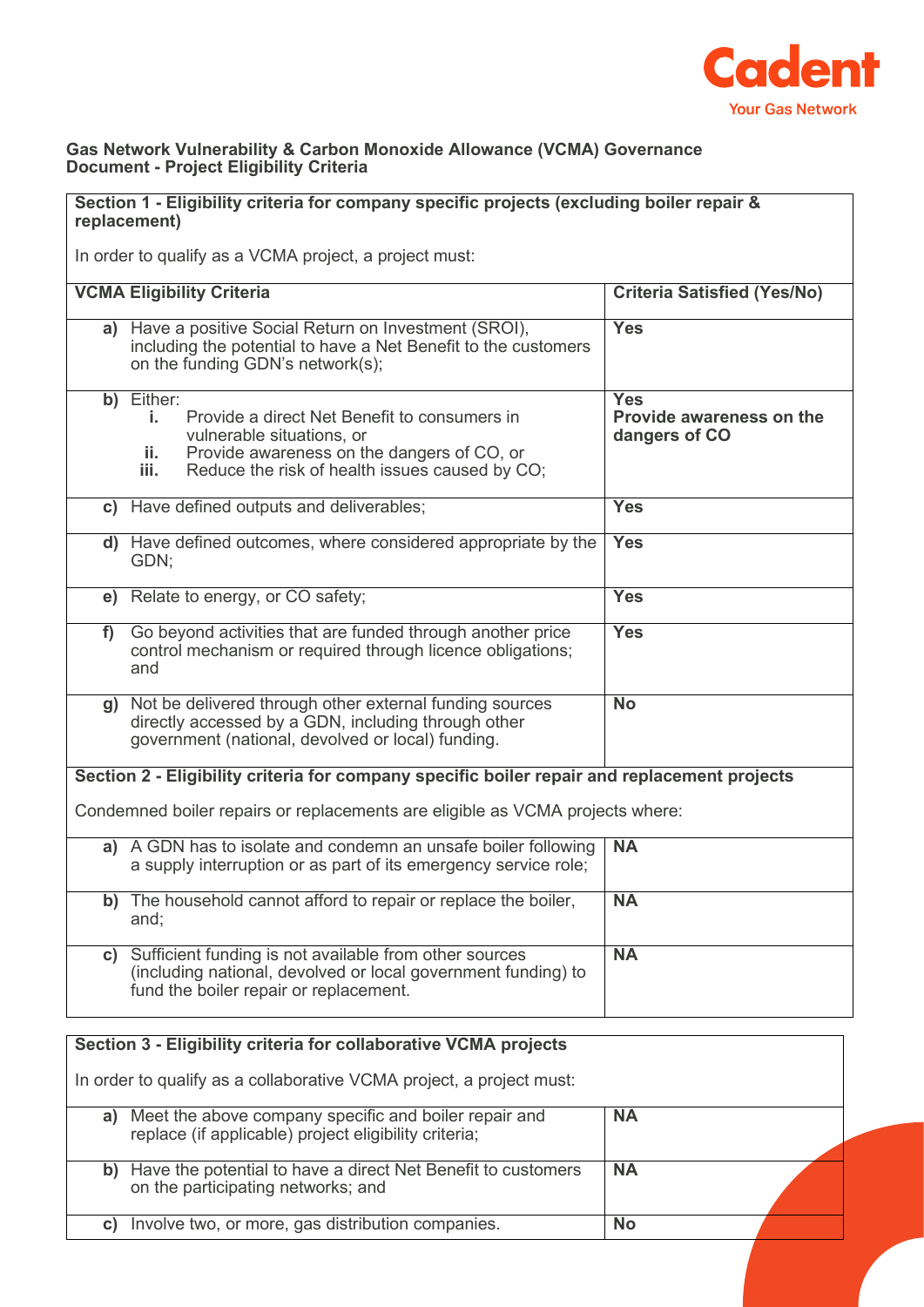

### **Gas Network Vulnerability and Carbon Monoxide Allowance (VCMA) Governance Document - Project Registration Table 2**

| <b>Information Required</b>                                | <b>Description</b>                                                                                                                                                                                                                                                                                                                                                                                                                          |  |
|------------------------------------------------------------|---------------------------------------------------------------------------------------------------------------------------------------------------------------------------------------------------------------------------------------------------------------------------------------------------------------------------------------------------------------------------------------------------------------------------------------------|--|
| <b>Project Title</b>                                       | Crucial Crews - Welwyn Hatfield Borough Council &<br><b>Norfolk</b>                                                                                                                                                                                                                                                                                                                                                                         |  |
| <b>Funding GDN(s)</b>                                      | Cadent                                                                                                                                                                                                                                                                                                                                                                                                                                      |  |
| Role of GDN(s)<br>*For Collaborative VCMA Projects<br>only | N/A                                                                                                                                                                                                                                                                                                                                                                                                                                         |  |
| <b>Date of PEA Submission</b>                              | August 2021                                                                                                                                                                                                                                                                                                                                                                                                                                 |  |
| <b>VCMA Project Contact Name, email</b><br>and Number      | <b>Hayley Tranter</b><br>Hayley.tranter@cadentgas.com                                                                                                                                                                                                                                                                                                                                                                                       |  |
| <b>Total Cost (£k)</b>                                     | Cadent FTE cost<br>1 x Level 7 FTE - £46.32 x 8 Hours = £370.56<br>$1 x$ Level 6 FTE $-$ £39.96 x 8 Hours = 319.68                                                                                                                                                                                                                                                                                                                          |  |
| <b>Total VCMA Funding Required (£k)</b>                    | £690.24                                                                                                                                                                                                                                                                                                                                                                                                                                     |  |
| Problem(s)                                                 | Every year its estimated that there are 60 deaths caused<br>by carbon monoxide in England and Wales. This means<br>that in any given year, c.30 Cadent customers may die<br>through an incident related to CO.                                                                                                                                                                                                                              |  |
|                                                            | CO alarm ownership across our networks is between<br>60% and 70%.                                                                                                                                                                                                                                                                                                                                                                           |  |
|                                                            | There is relatively low awareness of the causes and<br>consequences of CO poisoning and this is in part<br>demonstrated by the proportion of homes that still do not<br>have a CO alarm installed or have their gas appliances<br>serviced on a regular basis.                                                                                                                                                                              |  |
|                                                            | Children are at much greater risk of being affected<br>sooner by CO poisoning because they breathe faster<br>than adults and therefore show the signs of CO much<br>quicker.                                                                                                                                                                                                                                                                |  |
| <b>Scope and Objectives</b>                                | The 25 Fire and Rescue Services across Cadent's<br>networks provide a range of fire safety education<br>programs in schools. An example of this is Crucial<br>Crews, which is run on an annual basis by Norfolk and<br>Hertfordshire Fire and Rescue. This scheme is a<br>collaboration with all the emergency services, and aims<br>to educates children on fire safety, water safety, anti-<br>social behaviour, and emotional wellbeing. |  |
|                                                            | It was recognised that Cadent and the FRS could<br>collaborate and use the opportunity to incorporate Safety<br>Seymour and/or The CO Crew into Crucial Crews and<br>further raise awareness on how to keep safe from<br>carbon monoxide.                                                                                                                                                                                                   |  |
|                                                            | Before Covid-19, Crucial Crews was delivered face to<br>face, through open days at local fire and rescue stations.                                                                                                                                                                                                                                                                                                                          |  |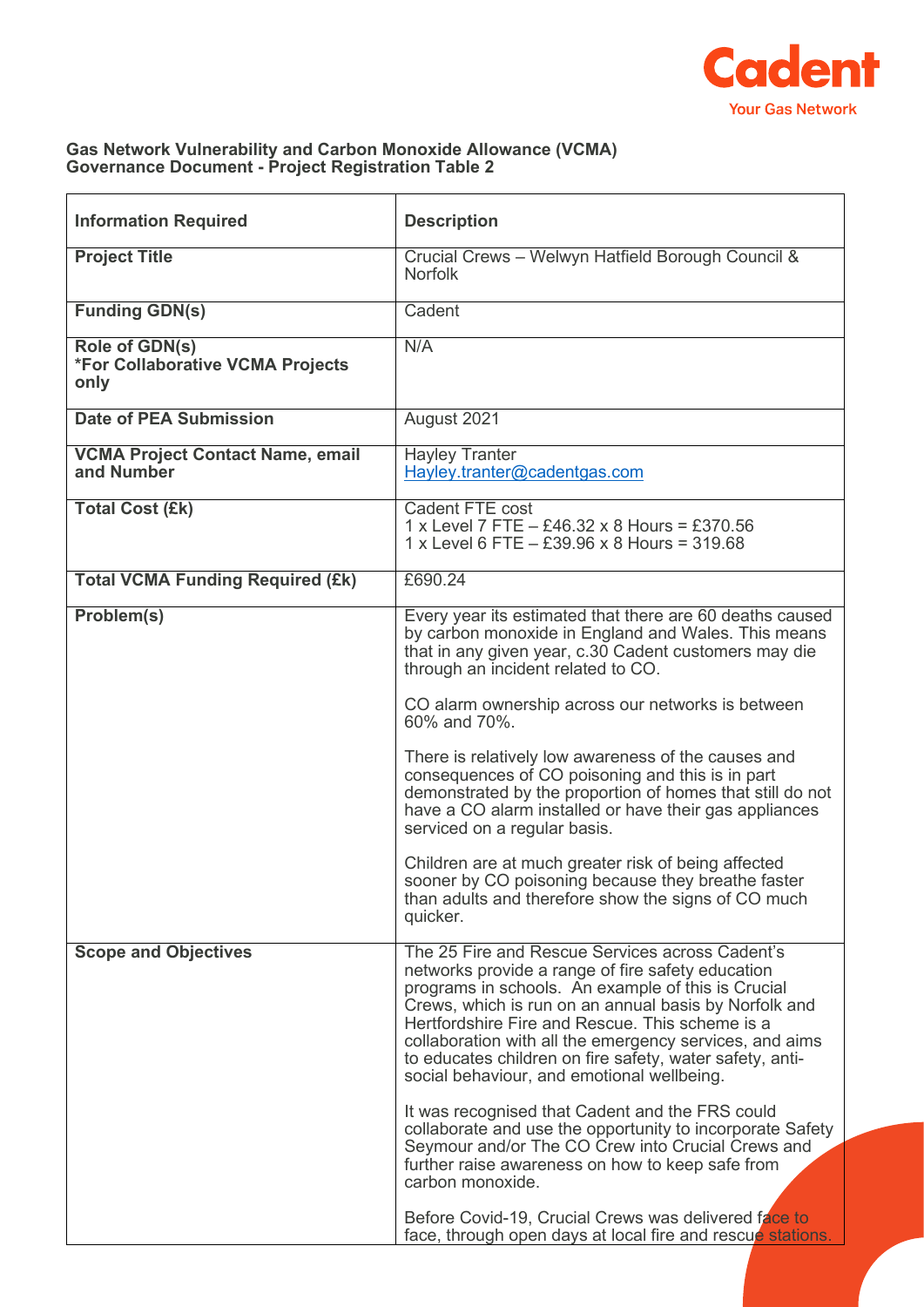

|                                                                    | With representation from the blue light services, stands<br>would be created to allow children to move through a                                                                                                                                                                                                                                                                       |           |
|--------------------------------------------------------------------|----------------------------------------------------------------------------------------------------------------------------------------------------------------------------------------------------------------------------------------------------------------------------------------------------------------------------------------------------------------------------------------|-----------|
|                                                                    | 'speed dating' set up and visit the different<br>stands/presentations listening to each of the emergency<br>services and contributors. Cadent were due to attend<br>these sessions to provide CO alarms and key literature<br>to distribute so that children could take them home to<br>share their knowledge gained from the day and further<br>protect themselves and their families |           |
|                                                                    | Considering COVID-19, Crucial Crews have been<br>adapted to an online learning tool and we wanted to use<br>this opportunity to imbed the Safety Seymour and The<br>CO Crew into these packages to extend their reach.                                                                                                                                                                 |           |
| Why the Project is Being Funded<br><b>Through the VCMA</b>         | This project is within the criteria of VCMA in raising<br>awareness of CO.                                                                                                                                                                                                                                                                                                             |           |
| <b>Evidence of Stakeholder/Customer</b><br><b>Support</b>          | There was overwhelming support from our customer and<br>stakeholder communities to continue to work to keep our<br>customers and the general public safe from the dangers<br>of CO. Details of this engagement can be found within<br>our RIIO-2 business plan.                                                                                                                        |           |
|                                                                    | Working with children is a key strategy that our<br>customers and stakeholders continue to support through<br>our educational packages                                                                                                                                                                                                                                                 |           |
| <b>Outcomes, Associated Actions and</b><br><b>Success Criteria</b> | Cadent have seen Safety Seymour included in the<br><b>Norfolk Crucial Crews</b>                                                                                                                                                                                                                                                                                                        |           |
|                                                                    | https://www.norfolk.gov.uk/safety/norfolk-fire-and-<br>rescue-service/in-your-community/crucial-crew                                                                                                                                                                                                                                                                                   |           |
|                                                                    | This package will be shared in Primary schools across<br>Norfolk and will be completed by 4,000 school children                                                                                                                                                                                                                                                                        |           |
|                                                                    | Furthermore, The CO Crew has been included in<br><b>Welwyn Hatfield Crucial Crew</b>                                                                                                                                                                                                                                                                                                   |           |
|                                                                    | https://one.welhat.gov.uk/article/10355/Crucial-Crew-<br><b>Home-Learning-Pack</b>                                                                                                                                                                                                                                                                                                     |           |
|                                                                    | This will be sent out to primary schools and will be<br>completed by 1,300 school children.                                                                                                                                                                                                                                                                                            |           |
| <b>Project Partners and Third Parties</b><br><b>Involved</b>       | <b>Welwyn and Hatfield Council</b><br><b>Norfolk Fire and Rescue Services</b>                                                                                                                                                                                                                                                                                                          |           |
| <b>Potential for New Learning</b>                                  | Using feedback provided back from the teachers and<br>children we will develop our approach further.                                                                                                                                                                                                                                                                                   |           |
| <b>Scale of VCMA Project and SROI</b><br><b>Calculations</b>       | 5,300 children will directly receive the crucial crews<br>18,020 people will indirectly receive the CO messaging<br>(Calculation based on the average household have 2.4<br>people living there.)                                                                                                                                                                                      |           |
|                                                                    | Therefore 18,020 total people direct and indirectly<br>educated                                                                                                                                                                                                                                                                                                                        |           |
|                                                                    | Project costs                                                                                                                                                                                                                                                                                                                                                                          | £690.24   |
|                                                                    | Annual Social Return (gross)                                                                                                                                                                                                                                                                                                                                                           | £9,252.21 |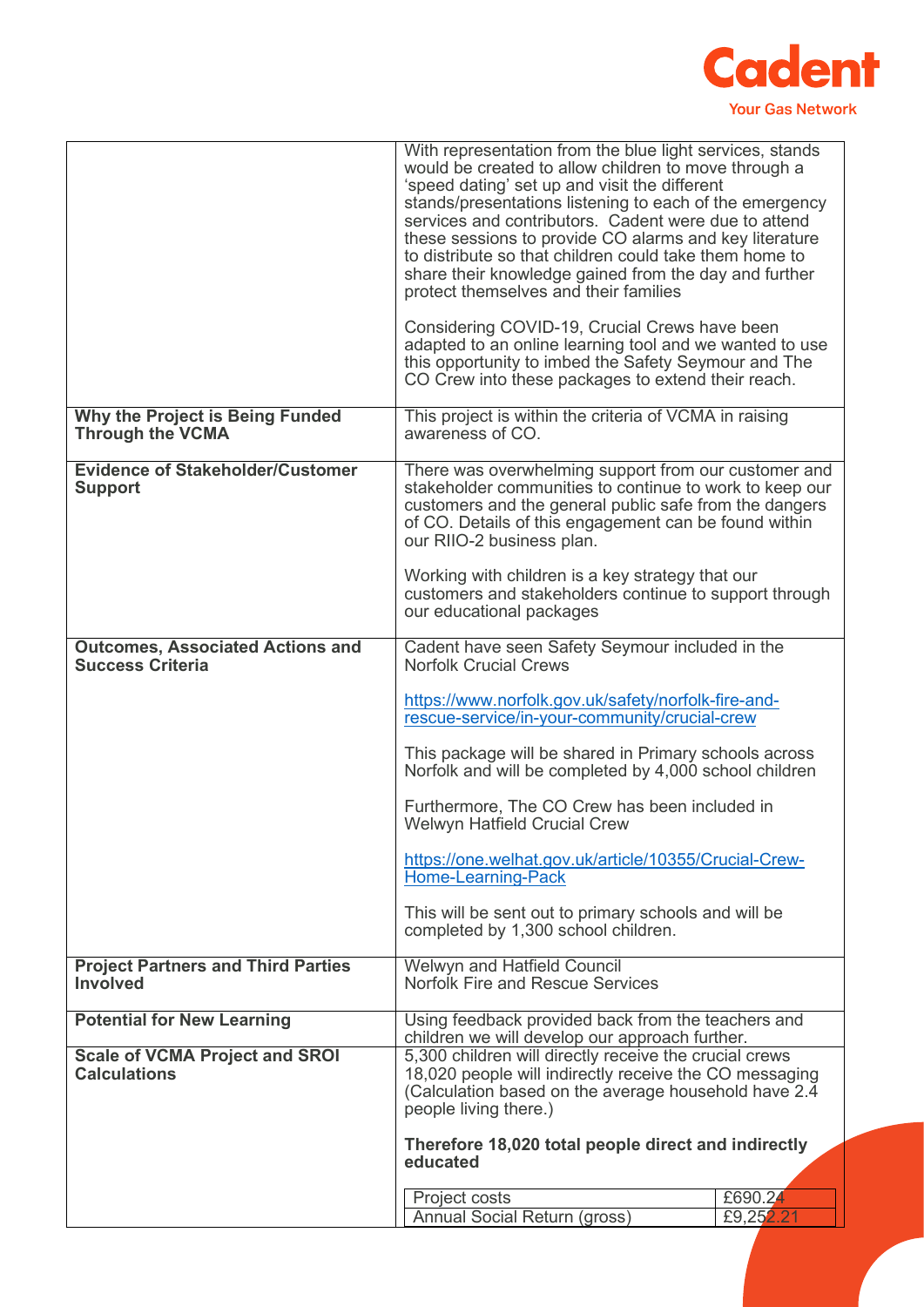

|                                                                     | 5 Year Social Return (gross)<br>Annual return minus project costs<br>5 year return minus project costs                | £46,261.03<br>£8,561.97<br>£45,570.79 |
|---------------------------------------------------------------------|-----------------------------------------------------------------------------------------------------------------------|---------------------------------------|
| <b>VCMA Project Start and End Date</b>                              | June 2021 - 2026                                                                                                      |                                       |
| <b>Geographical Area</b>                                            | Norfolk in Eastern Network (East of England)<br>Welwyn Hatfield LA in Hertfordshire in North London<br><b>Network</b> |                                       |
| <b>Remaining Amount in the Allowance</b><br>at Time of Registration | N/A                                                                                                                   |                                       |